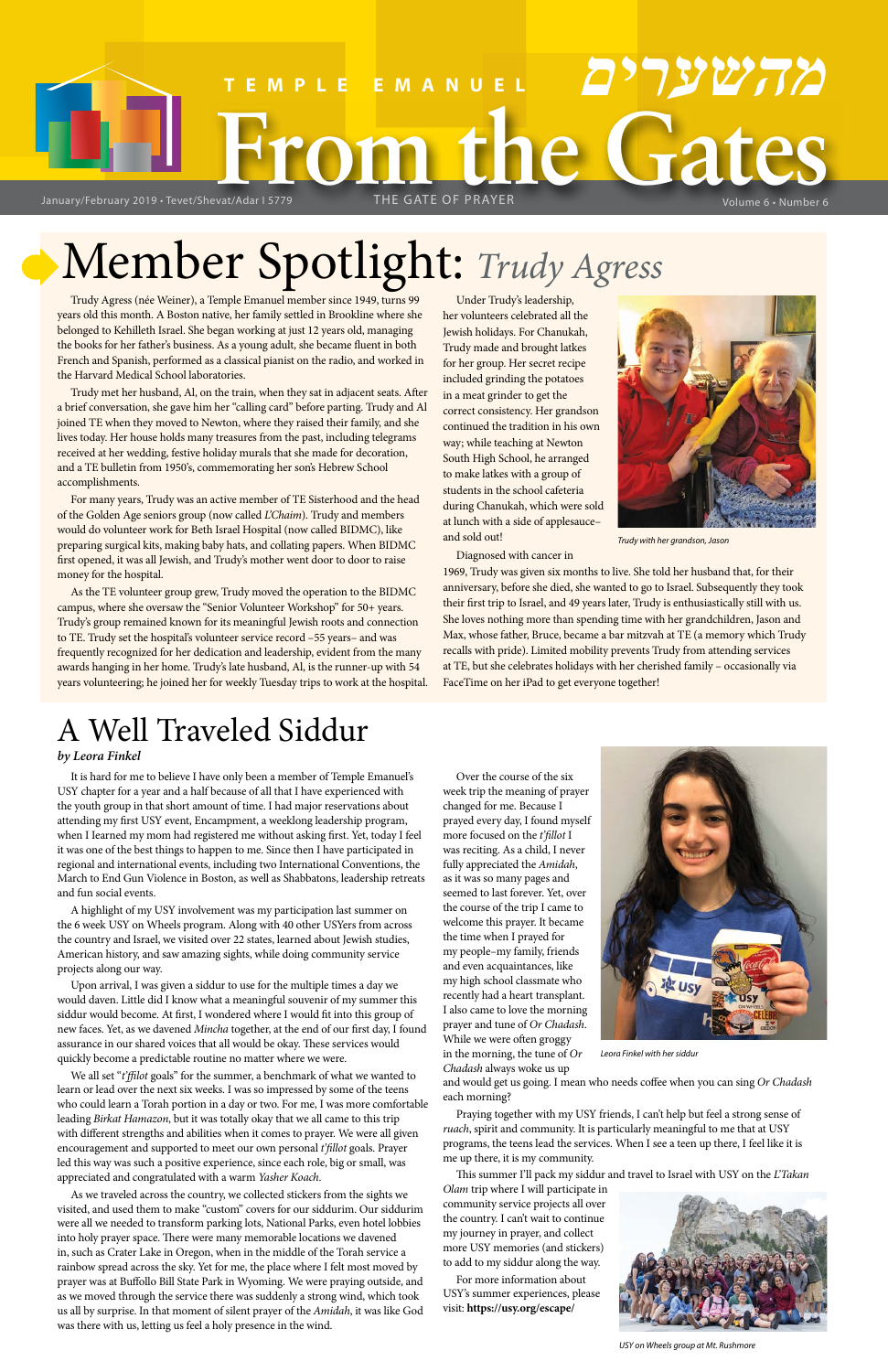# **Community Prayer:**

**January (Tevet/Shevat) February (Shevat/Adar I)**

**5779 – 2019**

| <b>DAILY SERVICES</b>      | <b>SHABBAT SERVICES</b> |
|----------------------------|-------------------------|
| Sundays at 8:00 am         | Fridays at 6:30 pm      |
| & 7:30 pm                  | Saturdays at 6:45 am    |
| Monday through Thursday at | & 9:30 am               |
| 7:00 am & 7:30 pm          | Childcare at 10:00 am   |
| Fridays at 7:00 am         |                         |
|                            |                         |

Rosh Chodesh Shevat – January 7th Tu B'Shevat – January 21st Rosh Chodesh Adar I – February 5th & 6th

Affiliated with the UNITED SYNAGOGUE OF CONSERVATIVE JUDAISM and SYNAGOGUE COUNCIL OF MASSACHUSETTS

| <b>Contact Information</b>                                                 |  |  |
|----------------------------------------------------------------------------|--|--|
| Nursery School Office 617/558–8130<br>Religious School Office 617/558–8120 |  |  |
|                                                                            |  |  |

**www.templeemanuel.com**

**For the full January/February calendar, go to: CALENDAR.TEMPLEEMANUEL.COM**

# **From the Gates**

# Members' Milestones and Donations

**CANDLE LIGHTING TIMES MINCHA TIMES**

Barsha Kantor announces the birth of her great-grandson, Jacob Lewis Kantor Sybil Edelstein announces

Sibel and Naim Benmayo **20 YEARS** Meredith and Joe Verdone

Sharon Bially-Cohen and Jacques Cohe

*(617) 558-8100.* **Cantorial Arts Fund Harriet E. Bell** in honor of

1/5 .................................................4:10

**Aaron Bell Studen** the Bar Mitzvah of Daniel<br>Steinberg and in memory of Rebecca Goldstein

2/19 ..............................................4:25

1/26 ..............................................4:30

2/2 .................................................4:40 2/9 .................................................4:50 2/16 ..............................................5:00

4:15.<br>.4:25

.5:10

# **MEMBERS'**

**MILESTONES** Bonnie and Leonard

**ENGAGEMENTS** Hausman announce the engagement of their daughter, Naomi to Boris Shochat



the birth of her great-grandson, Andrew Maxwell Scott **SPECIAL ANNIVERSARIES 50 YEARS**

Barbara and Les Gore

**45 YEARS** Drs. Margaret and David Link

**40 YEARS** Phyllis and Larry Brody Joanne Linowes and Lee Alinsky

**35 YEARS** Judy and Rabbi Josh Elkin

nd Jeffrey Cohen

Barbara and Arthur Safran **30 YEARS**

**5 YEARS**

Shoko and Jeremy Buchman Lea and Ari Stern

# **DONATIONS**

# *Temple Emanuel gratefully acknowledges the generous donations to our synagogue funds. To learn more about*

**Our Congregation has sustained the loss of our members** ARNOLD ZAFF DR. JOHN SEBESTYEN ANNE BERSON MURIEL LEVENTHAL DORIS LELCHOOK *May their memory always*   $\overrightarrow{h}$  be for a blessing.  $\overrightarrow{h}$ 

*the variety of funds and ways of supporting the synagogue's ongoing efforts, please call the office @*

**Abraham and Rose Freedman Education** 

**Fund Mitchell and Barbara Freedman Wand** in hono of Paula Apsell for receiving the "Lifetime Achievem Award" and in memory of Marc Slotnick

| <b>Saturday, January 5</b><br>Parshat Va'era<br><b>Saturday, January 12</b><br>Parshat Bo<br>Bat Mitzvah: Mikaela Cafaro.<br>daughter of Kira Cafaro<br><b>Saturday, January 19</b><br>Parshat Beshallach<br>Shabbat Shirah<br>Musical Shabbat | <b>Saturday, February 2</b><br>Parshat Mishpatim<br>Sisterhood-sponsored Shabbat |
|------------------------------------------------------------------------------------------------------------------------------------------------------------------------------------------------------------------------------------------------|----------------------------------------------------------------------------------|
|                                                                                                                                                                                                                                                | <b>Saturday, February 9</b><br>Parshat Terumah                                   |
|                                                                                                                                                                                                                                                | <b>Saturday, February 16</b><br>Parshat Tetzaveh<br>Musical Shabbat              |
|                                                                                                                                                                                                                                                | <b>Saturday, February 23</b><br>Parshat Ki Tisa                                  |
| <b>Saturday, January 26</b><br>Parshat Yitro                                                                                                                                                                                                   |                                                                                  |

**CONDOLENCES TO:** Dale Zaff on the death of her belove husband, Arnold Zaff Rose Rosenberg<br>on the death of her<br>beloved brother, Morris Ostroff Louise Gessel on the death of her beloved father, Edwin H. Gessel Ralph Metson on the death of his beloved mother, Libby "Petty" Metson Sheri Wantman on the death of her beloved father, Alan C. Ornsteen Debbie Krasnow on the death of he beloved mother, Harriet Grossman Robin Polishook on the death of her beloved father Morton Paige Paula L. Sidman and Mark S. Leventhal on the death of their beloved mother, Muriel Guren Leventhal Joe Michelson on the death of his beloved sister, Ruth Anne Michelson Glotze Lew Sassoon on the death of his beloved brother, Jay Sasson Ellen Kornmehl on the death of her beloved father, Dr. Morton S. Weinstein

**ME'AH SELECT WINTER/SPRING 2019 COURSES – Classes begin in February** It's time to register at

www.templeemanuel.com Fee: \$325 for one course/\$625 for fall & winter/spring. Financial aid available.

### **THE MODERN JEWISH EXPERIENCE THROUGH THE LENS OF SHORT STORIES with Dr. Jacob Meskin**

**Wednesday mornings February 6, 13, 27, March 6, 13, 27, April 3, 10, May 1, 8 | 9:30 am – 12:00 pm**

This course uses Jewish short stories to explore the experiences of Jews facing modernity's exciting opportunities and often agonizing trials.

# **THRICE-TOLD TALES: BIBLICAL STORIES IN CHRISTIAN, JEWISH, AND MUSLIM TRADITIONS WITH RABBI MICHA'EL ROSENBERG, PHD**

### **Monday evenings – February 25, March 4, 11, 18, 25, April 1, 8, 29, May 6, 13 | 7:45 pm – 9:45 pm**

In this course, we will consider stories from both the Hebrew Bible and the Gospels to see how Jews, Christians, and Muslims have told and retold these tales in antiquity and the early medieval period.

**JEWISH MINDFULNESS AND MEDITATION – ONGOING MONTHLY**

Learn how to bring deeper meaning to your Judaism through meditation. **January 5, February 2, March 2, April 6, May 4, June 1, 2019**

### **LEARNING TO READ HEBREW WITH YONA ROSENMAN**

### **10 sessions: January 9, 16, 23, 30, February 6, 13, 27, March 6, 13, 20 | 10:00 am – 11:30 am**

Learn to read the Hebrew letters and vowels and then be introduced to siddur (prayer book) reading. *Fee: \$75/TE member, \$150 non-member Register at www.templeemanuel.com/ learntoreadhebrew*

## **HAVDALAH & MOVIE NIGHT Saturday, January 12, 2019**

**Bereavement Fund Roslyn Heafitz** in memory of Ina Perlmuter; **Ray Erlich** in memory of Sam Goldberg and Esther Goldberg; **Leslie Shapiro** in memory of Blanche Hochberg; **Dr. Allan Ropper** in memory of Nelly Ropper and Igo Ropper; **Donna Michelson** in appreciation of Dan Nesson; **Bonnie and Larry Greenberg** in memory of Marc Slotnick; **Barry Braunstein** in memory of Joseph Braunstein; **Barbara and Michael Hecht** in memory of Shirley Frant; **Dr. Gilbert Daniels** in memory of Libby Barbakow; **Laurie Gervis** in memory of Marilyn Trigger; **Susan Kahn** in memory of Sol Becker; **Sharon Linsky** in memory of Lester Linsky; **Cynthia Paisner** in memory of Allan Kassman; **Ronnie and Rhoda Sarver** in appreciation of the Bereavement Committee; **Beverly Weinfeld** in memory of Dr. Marvin S.<br>Weinfeld; **Roslyn Heafitz** in<br>memory of Norman N. Gill

Join us for a light dinner and a beautiful, participatory Havdalah service. Then it's movie night with refreshments for ALL! A selection of movie options for different ages and tastes will be shown. *Free and open to ALL Temple Emanuel members. RSVP by January 4 at www.templeemanuel.com/ event/community-havdalah-and-movie-night.*

### **TE READS**

# **Tuesday evening, January 22, 2019 | 8:00 – 9:00pm**

Read *Amy and Isabelle* by Elizabeth Strout and join in the discussion with Rabbi Gardenswartz. Read the book then come for the conversation!

**UNLIKELY PARTNERS FOR PEACE Monday, January 28, 2019 | 7:45 – 9:15pm** Join Temple Emanuel and Boston Partners for Peace for a conversation with Shadi Abu Awwad, a Palestian activist, and Rabbi Hanan Schlesinger, an Israeli settler, as they share personal stories of transformation and cross-cultural partnership towards nonviolence and reconciliation. *RSVP at www.templeemanuel.com/ROOTS*

## **LATIN-AMERICAN CLERGY TALK Wednesday, February 13, 2019 | 7:45 pm** Join Hazzan Elias Rosemberg and clergy with connections to Latin-America for a conversation.

**DISCOVERING MUSSAR Session 2 beginning February 14** Class is currently full. To be placed on the waitlist, email tswartzrussell@templeemanuel.com.

# **TE COMMUNITY CHALLAH BAKE Sunday, February 10, 2019 1:00 pm**

Join together for our first community-wide (all ages/stages/

genders) Challah Bake! Hands on instruction. Make dough from scratch, learn to braid challah and more. Take home your challah and impress your family and friends.

*Children under 10 must be accompanied by a parent. \$18/adult, \$10/kids & teens.*

Mindlin; **David Steinl** in memory of William Steinberg **Dorothy Gordon Memorial Fund**

*Register at www.templeemanuel.com/ChallahBake Be part of the planning team! Contact Terri at* 

> **Evelyn and Herbert** Max Breslau

*tswartzrussell@templeemanuel.com*



**L'CHAIM GROUP January 8, 15, 22 & 29 | 1:00 – 2:30 pm**

**MEMORY CAFÉ January 10 | 1:00 – 2:30 pm** Baseball with Rick Thau. **February 7 | 1:00 – 2:30 pm** Make a trinket box. *Sponsored by NewBridge*.

**ARTFUL AFTERNOONS**

**January 17 | 1:00 – 2:30 pm** Chinese Brush Painting. *Sponsored by Senior TE Fund and Newbridge*.

# *To RSVP please call Tracy at 617-959-4928. Community welcome. No charge. Dessert served.*

**IMPROV FOR SENIORS**

**January 24 & January 31 | 1:00 – 2:30 pm** IMPROV workshop from IMPROV BOSTON. *Sponsored by Senior TE Fund*.

**SENIOR ADAPTED CHAIR YOGA January 7, 14, & 28 | 1:00 – 2:00 pm**

# **HEALTHY LIVING TALKS January 7 | 2:00 – 3:00 pm** Celebration of Reiki following exercise.

**Ritual Director's Fund Dr. Dennis Beer** in memory of Abraham Beer: **Annett** 

*Sponsored by Sisterhood Temple Emanuel and co-presented by the Newton Senior Center.*

**RSVP FOR ALL PROGRAMS TO TRACY SCHNEIDER AT 617-959-4928.**

# **TE ADULT/COMMUNITY LEARNING OPPORTUNITIES**

# **SENIOR ACTIVITIES Mezuzah Magic: Here and in Israel**

*by Ilene Beckman and Ruth Tepper*

Every year, our Religious School Alef (1st grade) students participate in a special family education program called Mezuzah Magic. On Sunday morning, December 9th, the children gathered together with their parents and grandparents to learn about *mezuzot*. Some of the children were especially excited because, as one student commented, "My brother did this when he was in Kitah Alef and I remember

> **Samuel Diengott Scholarship Fund Marilyn Goldman** in .<br>ory of Harry Goldma

r of the Flame" **Sylvia and Mort Grossman Person-to-Person Fund Linda Polivy** in memory

when he came home with his mezuzah. I could hardly wait and **now** it's my turn!"

**Jonathan Tepper** in memory of Lester Tepper; Jeffrey Wolf in memory

**Richler** in memory of Shoshana R. Comet; **Channah Berkovits, Barbara Poplack, Ann Kostant, Louise Citron, Sheila Decter, Margot Kann** in appreciation of Temple Daily Minyan; **Susan Vishner** in memory of Everett Gruber; **Susan Permut** in memory of Jack Permut; **Ruth and Don Freedman** in memory of Ruth Preuss and Marc Slotnick and in honor of the special birthday of Butch Pemstein; **Rita and Herb Gann** in memory of Ruth Preuss, and Kaplan, Yanes, Gann and Perkins Families; **Rhoda and Ronald Sarver** in memory of Samuel Sarver; **Margaret and David Link** in memory of Libby "Petty" Metson and in honor of special birthday of Alix Ginsburg; **The Kann Family** in memory of Fred Kann; **Neal Farber** in memory of parents; **Marsha Slotnick** in memory of Marc Slotnick; **Barbara and Michel Hecht** in mer

The program started with families thinking about what makes their homes Jewish. They discovered that their homes are filled with all sorts of Jewish objects. Since it was still Hanukkah many listed menorahs, candles, dreidels, and gelt. They added kiddush cups, wine, grape juice, challah covers, candlesticks, and

tzedakah boxes.

The families then learned about the passage in the Torah that instructs us to "inscribe them on the doorposts of your house and on your gates" (Deuteronomy 6:9, 11:20). The children inspected a variety of mezuzah cases made of olivewood, glass, delft, and even one made from a saguaro cactus from Arizona. They learned about the parchment (*klaf*) with the Shema and blessings written by a *sofer*, a scribe. Each

child then decorated a cover for their own mezuzah which they took home.

The best part of the morning was the temple-wide *mezuzah* hunt where families inspect the doorways on all three floors of the building. They made note of the beautiful *mezuzot* hanging on some doorposts and those that don't yet have one. The morning culminated with the children affixing a *mezuzah* which they had decorated together to a doorpost at TE and reciting the *brachot* "*likb'oa mezuzah*" (to affix the

mezuzah) and, because it was their first time doing this, the *shehechyanu*.

The Mezuzah Magic program is graciously funded by Diane and David (*z"l*) Feinzig, longtime members of TE. Diane explained that some years ago, with a special anniversary coming up, the couple decided that, instead of gifts and parties, they would start a fund at the Temple. Education was always a high priority and they had always given generously to universities. Since their two daughters were graduates of the Religious School and they were pleased with the Jewish education they received, they decided to give back by earmarking the fund to be one that would educate children in a fun, hands-on way. When the Mezuzah

Magic program came along, it was a perfect fit!

Katz, Esther Beniamini, Leah Ruch, Dr. David Brailovsky, Libby Barbakow, Barbara S. Goldberg, Shirley Frant; **Marilynn and Dennis Buchenholz** in honor of the marriage of Marissa Mamon; **Dr. Gilbert Daniels** n memory of Diane Feinstein and in memory o Libby "Petty" Metson; **Eileen and Ralph Edelstein** in memory of Alan Ornstee

In a timely coincidence, on the same day, a beautiful Temple Emanuel 7 Gates mezuzah was being affixed to a doorway at our 5th grade partner school, Zichron Yosef, in Haifa. Their teacher, Shirli Tocker, who has been our beloved and dedicated partner as part of the CJP Boston-Haifa School-to-School partnership for 10 years, had recently visited TE as part of an educators' delegation from Haifa. At Shabbat services here, Shirli was presented with the TE mezuzah which the entire Zichron Yosef school community

> *partners with* **THE TEMPLE EMANUEL**

hung with pride. This mezuzah stands as a visual reminder of a long and ongoing beautiful relationship that has inspired so many of our students and families over the years through personal connections, pen pals and

shared learning.

Wherever we find them, may the mezuzah always be a symbol of Jewish connection

and pride.

# **Adult Education Fund Vicki Isman** in memory of Herbert Kurtzman; **Goldie and Eric Ungar** in memory of Shirley Frant

### **Anita and David Granoff Fund to Encourage Teen Torah Readers Anita and David Granoff**

in memory of Marc Slotnick; **Esther Feldberg** in memory of Harry Granofsky **Barouh and Channah Berkovits Daily** 

### **Minyan Fund Eli Schneider** in memory of Mary Schneider; **Dr. Susan Bergman** in memory of Edith Biener; **Channah Berkovits** in memory of Barouh Berkovits

**Berkson Garden Fund Sandra Levy** in honor and appreciation of Fran Feldman and in honor o the special birthday of Denise Telio

**Brezniak Chapel Fund Cynthia Shulman** in honor of the marriage of Kyle Sharaf, in honor of th special anniversary of Ruth and Alan Ades and in hono of Mady Donoff; **Nancy Rosengard** in memory of Ida Rosengard

**Cantor's Music Fund Susan Miron and Burto Fine, Joan and Norton Hight** in honor of the

marriage of Judy Feldman and Norman Spack; **Rene M. Waller** in appreciation of Cantor Rosemberg; **Mostoslavsky Family** in honor of clergy and staff for support during the Ba Mitzvah of Eitan; **Miriam Rosenblatt** in honor of the special birthday of Channal Berkovits; **Michael Fisher** in memory of Adam Fisher; **Marilynn and Dennis Buchenholz** in memor Pauline Buchenholz **Mady Donoff** in memory of Sally Buchalter; **Leslie and Robert Stacks, Cindy and Steven Siagel** in memory of Marc Slotnick; **Lauren and David Mamon** in appreciation of Cantor Rosemberg; **Kimberly and Gary Creem** in me Sheila Shuch; **Judie Strauss** in honor of the marriage of Marissa Mamon and in honor of Danny Mandeau "Keeper of the Flame"; **Joanne and Richard Kazarian** in honor of the Bar Mitzvah of Joe Gann; **Drs. Judith Feldman and Norman Spack, Pauline Smith** in appreciation of Cantor Rosemberg; **Elean Jaffe** in memory of Sidney Wicentowski; **Beverly and Donald Bavly** in me of Ruth Preuss; **Carole and Barrie Greiff** in honor of the special anniversary of Dr. Paul and Syrille Rosman; **Susan Kahn** in memory of Sylvia Becker; **Dr. Robert Kennison** in memory of Ida Kennison; **Susan Miron** in appreciation of Cantor Rosemberg; **Phyllis Robbins** in honor of the secial birthday of Dr. Alfred Kaplan; **Syrille and Paul Rosman** in honor of **Larry Bacow; Joseph Schneider** in memory of Leonard Kaplan; **Dr. Robert D. Stacks** in memory of Judith Stacks Ostrovitz; **Sharon Steinberg** in memory of Philllip

**Estelle Gomolka** in memory of Ellen Lajme **Edelstein Jewish Continuity Fund**

**Sybil Edelstein** in memory of Marc Slotnick **Berman Fund Jill Breslau** in memory of

**David and Diane Feinzig Education Fund Diane Feinzig** in memory of Fanny Feinzig and Benjamin Labell and Marc Slotnick; **Goldie and Eric Ungar, Barbara Holzman** in memory of Marc Slotnick **Linowes Alinsky Fund** 

**for Leadership Merle Hass and Sylvain Korzennik, Michel and Howard Greene** in hono of the special birthday of Joanne Linowes Alinsky; **Michele and Howard Greene** in honor of the special birthday of Joanne Linowes Alinsky

### **Roslyn and Martin Gold Youth Leadership**

**Fund Susan and Bruce Gold** in honor of Danny Mandeau "Keeper of the Flame" and in honor of the marriage of Danny Paisner and Nancy Medoff and in memory of Marc Slotnick

### **Israel and Camp Scholarship Fund**

**Shirley Saunders, Marcia and Alan Leifer** in memory of Ruth Preuss; **David Schuller** in memory of Gary Schuller; **Varda and Neal Farber** in honor of the marriage of Danny Paisner and Nancy Medoff, the marriage of Drs. Judy Feldman and Norman Spack and in memory of Marc Slotnick

**Elizabeth and Simon Cohen Fund Saul Cohen** in mem Simon Cohen

**Israel Action Annette Needle and Peter Meyersohn** in memory of Marc Slotnick **Dr. Trudy Karger** 

**Family Education Fund Jane Goldman** in memory of Susan Ellen Goldman

**Nancy and Harold Parritz Israel Action Fund Debbie Buchman** in

memory of Lieba Wainer **Percy Lightman Award Fund**

**Cynthia and Harvey Creem** in memory of Ida J. Stone **Prayer Book Fund**

**The Walensky Family** in memory of Sheila Shuch

**Needle** in memory of Harry Stuart Needle **Rosamond and Harvey Grant Fund in memory of Michele Esta Grant-Epstein**

**Goldie and Eric Ungar** in memory of Beverly Becker, Lorraine Weltman and Irwin Ungar; **Rosamond Grant** n appreciation of Dr. Gil Daniels

### **Rosenblatt Stars of David Fund**

**Dr. Lester Shoap** in memory of Gary Shoap and Elsie Shoap; **Thomas Goldberger and Sue Sand** in honor of children iabby and Jamie and in appreciation for Honor received; **Sheryl and Steven Dropkin** in honor of Paula Apsell for receiving the "Lifetime Achievement Award"; **Renee Krafchick** in memory of Bella Krafchick and Minnie Brooks

**Ninth Grade Israel Trip Mindy Peckler** in memory of Gerald M. Pollack **Rabbi Samuel Chiel** 

**Kallah Fund Elizabeth Dreben and Hillel Chiel** in memory of Rabbi Samuel Chiel; **Thus Francis**<br>dv and Barry Karg memory of Marc Slotnick

**Robert Provisor Scholarship Fund Robert Halperin** in memory of Belle Snider

**Sherter Memorial Fund Arlene London** in memory of David Sherter

**Smith Holocaust Fund Goldie and Eric Ungar** in Honor of Danny Mandeau

of Morton Grossman; **Dr. Kenneth Polivy** in memory of Charles Polivy **Syrille Rosman Art** 

**Fund Karin Specher** in memory of Pauline Goodman;

**Marlene Katz** in memory of Aaron Burrows **Temple Daily Minyan** 

**Fund**

of Merton Wolf; **Jeanette Chiel** in memory of Rabbi Samuel Chiel; **Diane** 

# Shirley Frant **Temple Emanuel General Fund Sandra and Ronald Levy, Simon Gottlieb, Sandy and Rick Thau, Ruth and Howard Smith, Ruth Gold, Roselyn and Edwin Kolodny, Rosan and Harvey Greenstein, Natalie K. Slater, Marilyn and Paul Kalis, Marcia and Alan Leifer, Mady, Bruce, Liz and Dan Donoff, Debbie and Alan Rottenberg, Deanna and Sidney Wolk, Adele and Andy Newman, Linda and Ken Polivy, Karen Novakoff, Judy and Joshua Elkin, Judy and Jonathan Chiel, Judith and Malcolm Hindin, Ina and Lewis Heafitz, Harriet and Cyril Mazansky, Esther and Alan Greif, Debbie and Joel Sussman, Marilyn and Paul Kalis, Judy and Mayer Levitt, Beverly Weinfeld, Debbie and Alan Rottenberg, Cindy and Steven Siagel** in memory

of Marc Slotnick; **Tina and Harvey Crosby** in memory of Ina Perlmuter; **The Rashi School** in honor of the B'not Mitzvah of Elena **Cosenzweig and Hallie** Gauch and Bar Mitzvah of Eitan Mostoslavsky; **Ryna Greenbaum** in memory of Joseph Greenbaum; **Ruth Sherman and Al Kaplan** in honor of the special

birthday of Judy Taub; **Ruth** 

**and Joe Goldman, Joan Mael, Marilyn and Paul Kalis** in memory of Ina Perlmuter; **Sandy and Rick Thau, Marilyn and Paul Kalis, Marvin Rosenbloom** in memory of Sheila Shuch; **Daniel Kimball** in me of Joseph Kimball; **Claudia and Levon Nazarian** in memory of Dr. David Brailovsky; **Carole and David Decter** in honor of the marriage of Marissa Mamon and Zachary Wainwright; **Carol D. Schauer, Donna Michelson** in honor of the special birthday of Joanne Alinsky; **Beverly Weinfeld** in honor of the special birthday of Dr. Alfred Kaplan; **Mady and Bruce Donoff** in memory of Sheila Shuch and in honor of the B'not Mitzvah of Abby Goldstein Raina Bornstein, and Eliana Gish and in honor of the marriage of Drs. Judy Feldman and Norman Spack; **Linda and Maxwell Rosenbaum** for honors received; **Judy Garber** in memory of Marvin Levine; **Jeffrey Wolfe** in memory of Lee Wolfe; **Hope Shir** in memory of Joan R. Weinstein; **Gala Finkielsztein** in memory of Minia Hochman; **Ellen and Dr. Israel Stein** in honor of the marriage of Nancy Medoff and Danny Paisner; **Pamela Schwartz** in memory of Betty Schottenstein; **Naomi and Carl Lopkin** in memory of Libby "Petty" Metson and in nory of Marc Slotnick; **Deborah Black** in me of Stanton L. Black; **Robert Jacobs, Beverly Weinfeld** in honor of Gloria and Dimitri Mamokhin; **Renata Brailovsky** in memory of Zina Gorgewsky; **Marvin Rosenbloom** in memory of Sheila Shuch; **Temple Emanuel Board of Directors, Clergy and Senior Staff** to Aron Ain n appreciation for his motivating and inspiring presentation at LEAD; **Mady and Bruce Donoff** in hone of the special anniversary c Dottie and Fred Sternburg, in honor of the Bat Mitzvah

of Ilana Sternburg, in honor of Mozelle and Joel Berkowitz on their 50th wedding anniversary, in memory of Wesle Theodore, Arnold Zaff, and Ina Perlmuter; **Joyce Bohnen** in memory of Ora Tzipporah Gutmacher, Dr. David Ariel, Irving Dropkin, Minna Aronson, Manfred



*Shirli Tocker with the TE mezuzah for the Zichron Yosef School* 

**Cradles** to Crayons *Zachary Vitullo affixing the mezuzah on a TE doorway*



### **SISTERHOOD SHABBAT Saturday, February 2, 2019**

Guest speaker Lisa Fishbayn Joffe The Shulamit Reinharz Director of the Hadassah-Brandeis Institute; Director, Project on Gender, Culture, Religionand Law

**BROTHERHOOD/SOCIAL ACTION SHABBAT**

### **Saturday, March 2, 2019**

Guest speaker Irwin Harris

Regional President of FJMC Tristate region and current President of Tree of Life Congregation Men's Club

> *2 hours volunteered. 1,000 kids served. This is the power of community.*

Eighty-five adults and students collected 200 coats along with warm clothes, mittens, shoes, boots, and toys at the 3rd Annual Temple Emanuel Community Volunteer Event on December 16, 2018.